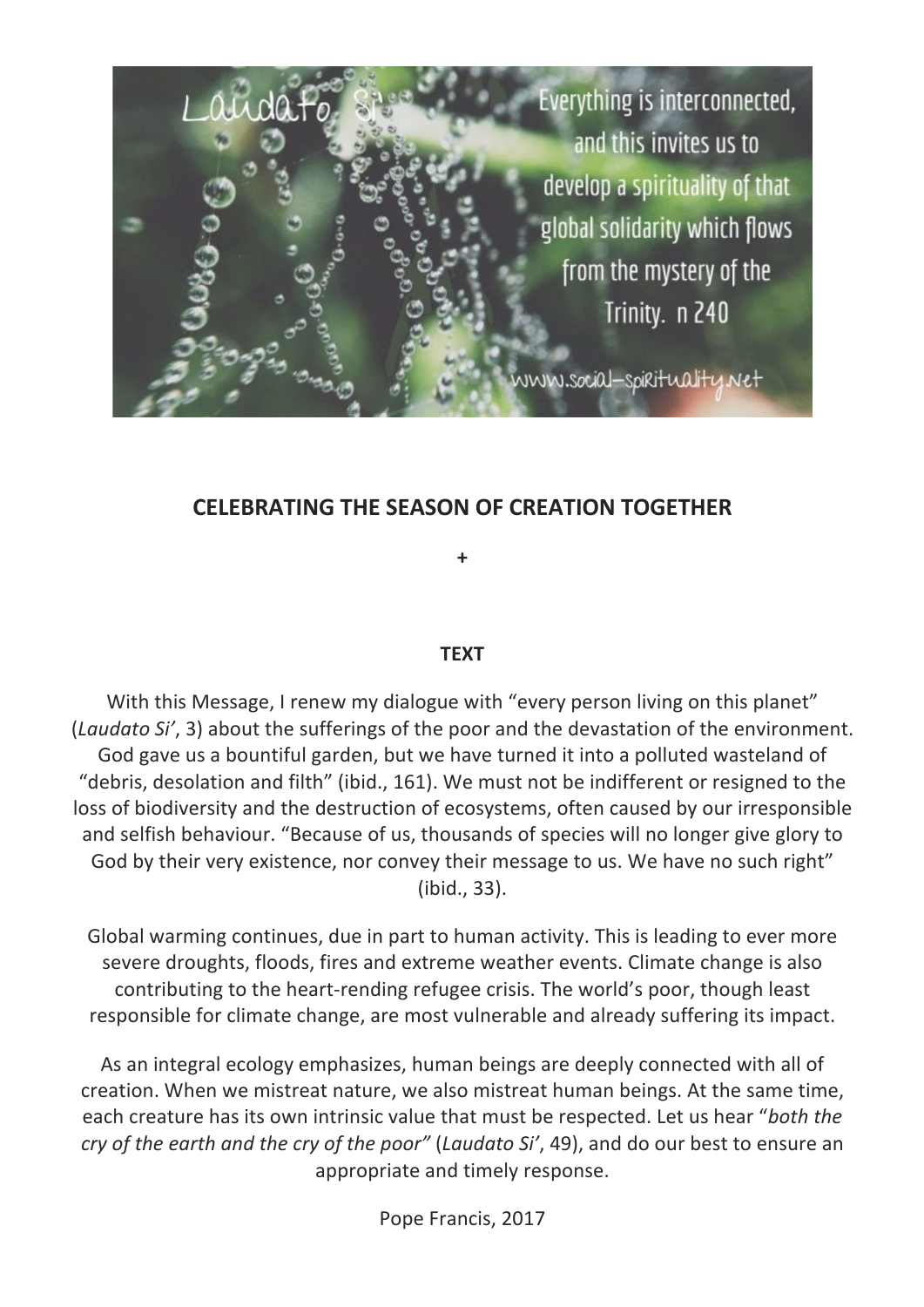#### **RESPONSE Psalm 8**

Lord, our Lord, how majestic is your name in all the earth! You have set your glory in the heavens.

Through the praise of children and infants you have established a stronghold against your enemies, to silence the foe and the avenger. When I consider your heavens, the work of your fingers, the moon and the stars, which you have set in place, what is mankind that you are mindful of them, human beings that you care for them?

You have made thema little lower than the angels and crowned themwith glory and honor. You made them rulers over the works of your hands; you put everything under their feet: all flocks and herds, and the animals of the wild, the birds in the sky, and the fish in the sea, all that swim the paths of the seas.

> Lord, our Lord, how majestic is your name in all the earth!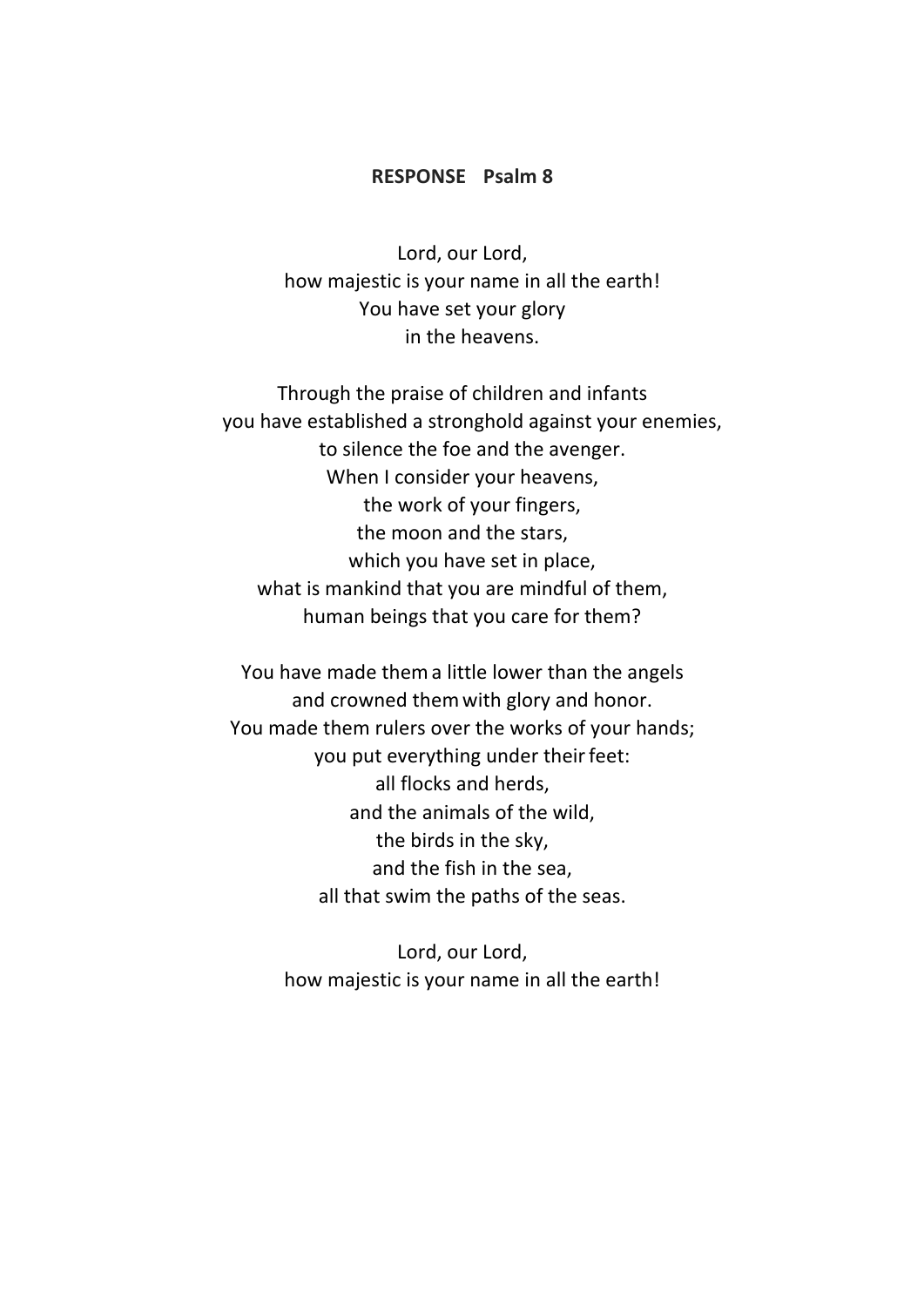### **PRAYERS OF THE PEOPLE**

*Please pause for 10-15 seconds after each invocation …* 

For political leaders, that they may act to protect the web of life on the planet.

For local communities in cities and regions, that all may understand their place in creation and their impact on the web of life.

For communities that are currently reliant on fossil fuels for energy and employment, that they may see the development of sustainable energy sources and jobs for the future of their children.

For all present, that we may appreciate and protect the plants and animals native to this area, and listen attentively to what they teach us about our Creator.

For communities affected by drought, that they may receive the rain that they need and the assistance of others to see them through.

We pray for the church leaders in our country, that they may help us to live more deeply an integral ecology.

We pray for political, corporate and community leaders, that they may they foster the global common good, keeping in mind the good of future generations.

We pray for all those displaced by climate change, that they may find welcome and assistance to make a new home.

We pray for our local community, that we may rise above self-interest to protect our common home for generations to come.

We pray for the leaders of Pacific island nations threatened by rising sea levels, that they may find ways of providing a secure future for their people.

We pray for First Nations peoples, that their relationship with their traditional lands and waters be respected, and that their wisdom may guide us all in forming right relationships with creation.